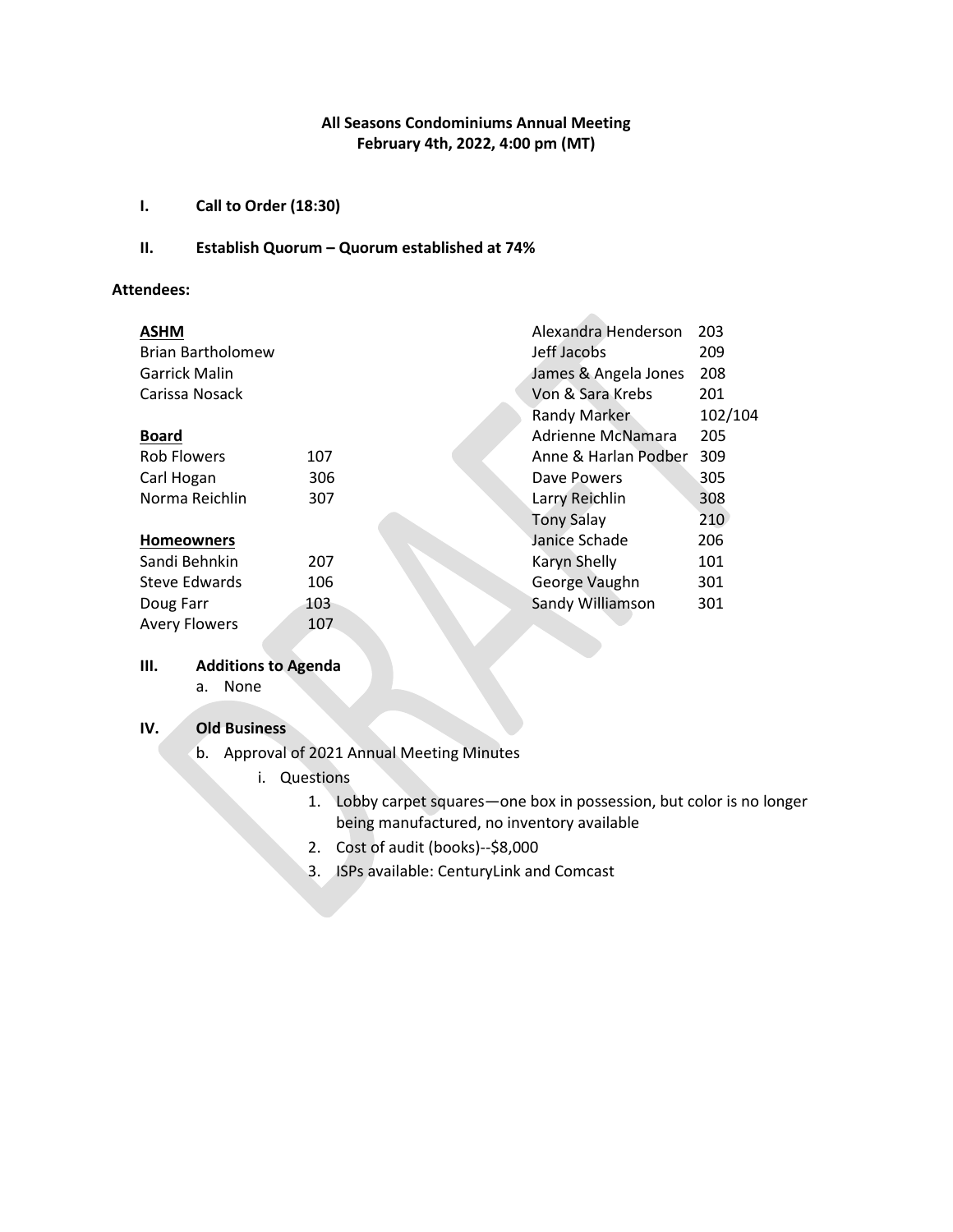- ii. Motion to approve: Norma Reichlin
	- 1. Doug Farr: Yea
	- 2. James Jones: Yea
	- 3. All in favor
- c. Maintenance Update
	- i. Question (James Jones): Request to clean the roof of the maintenance area adjacent to his unit in Fall. Brian Bartholomew agreed to monitor.
	- ii. Report
		- 1. Planned
			- a. Replaced 30+ year old common area furnace (\$3,225)
			- b. Deck Structural & Design (\$68,330)
			- c. CO2 Sensors for garage and Fire Panel Update (\$9,128)

### iii. Report

- 1. Non-Planned
	- a. Deck wood scientist evaluation (\$7,775)
	- b. Deck legal fees (\$13,327)
	- c. ClearCut shoring up of deck (\$6,000)
	- d. Deck project related All Seasons (\$1,800)
- iv. Comcast
	- 1. Interior repairs completed by ASL maintenance,
		- Comcast reimbursed us approx. \$6,000 for repairs
- v. Unplanned Items from Operating Budget
	- 1. Plumbing
		- a. clogged common line (\$828)
		- b. Parking garage/surface lot drains cleaned and jetted (\$3,500)
	- 2. Fire inspection-related (\$3,900)
		- a. Install Knox box for key access
		- b. Compressor repair
		- c. Replace sprinkler heads/pipe replacement
		- d. Fire extinguishers (common area)
	- 3. Pressure wash garage/parking lot restriping (\$2,429)
	- 4. Gutters sealed and cleaned (\$2,700)
	- 5. Lock & Key (pool gate/front door/panel repairs) (\$2,206)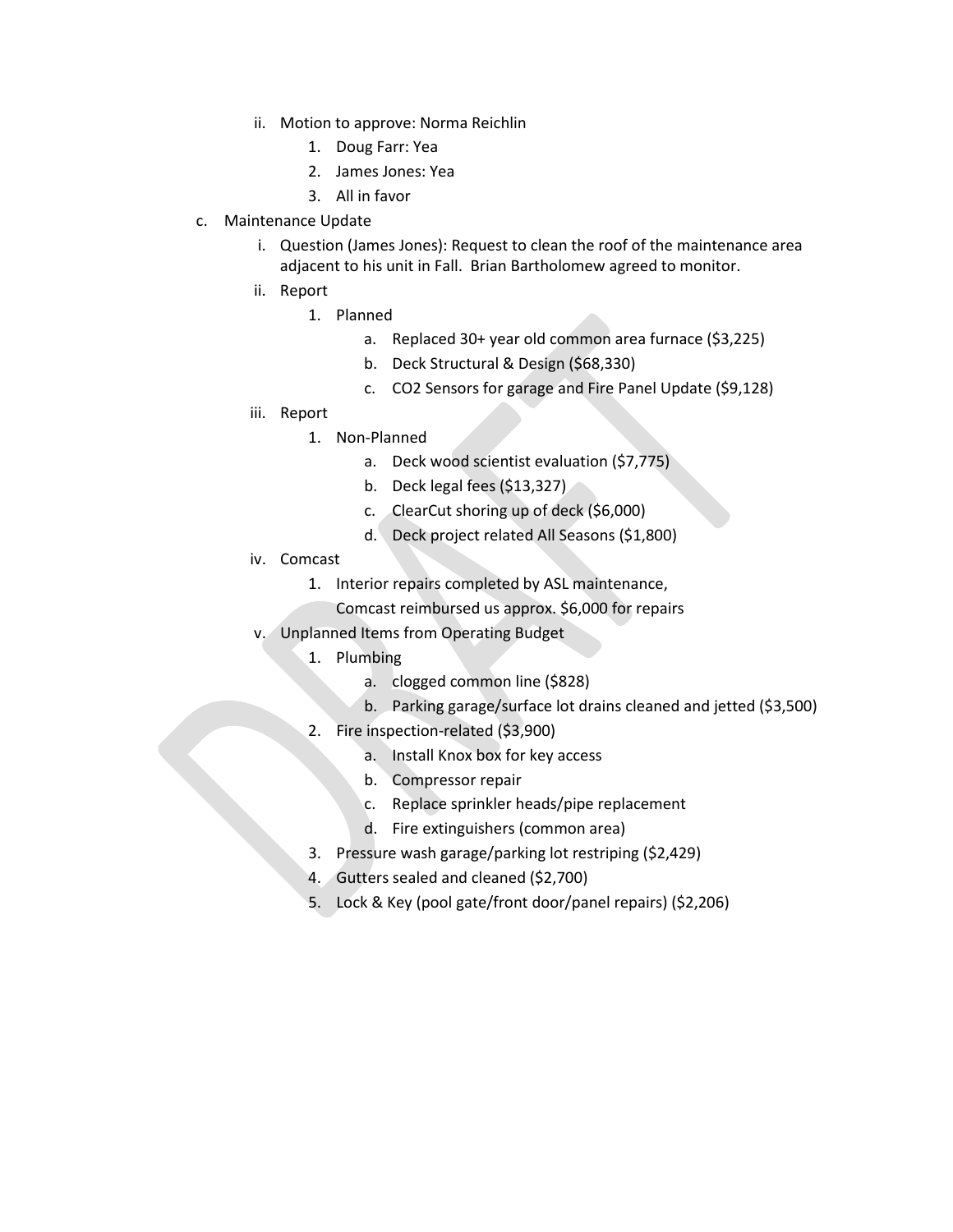d. Review of 2021 Budget and Capital Expenditures

|                  | <b>Budget</b> | <b>Actual</b> | Over/(Under) |
|------------------|---------------|---------------|--------------|
| Revenue          | 272,318       | 262,351       | $(9,967)*$   |
| Gen. & Admin.    | 43,690        | 39,013        | $(4,677)$ ¶  |
| Housekeeping     | 14,416        | 13,218        | $(1,198)$ +  |
| Repairs & Maint. | 85,833        | 81,628        | $(4,205)$ ‡  |
| <b>Supplies</b>  | 3,966         | 3,727         | (239)        |
| <b>Utilities</b> | 66,409        | 60,514        | $(5,895)$ §  |
| Total Oper. Exp. | 214,314       | 198,100       | (16, 214)    |

- $\circ$  \*1<sup>st</sup> quarter dues under because dues increase started April 1
	- o Alleviate by starting dues Jan. 1 to match fiscal year and budget
- o ¶ Gen. & Admin.
	- o Insurance was under budget because of discount by pre-paying and timing
	- $\circ$  Legal was under by  $\sim$ \$1,500 (different from the deck)
- o † Housekeeping
	- o Labor and window washing were under budget
		- **Window washings occurred (July and November)**
- o ‡ Repairs and Maint.
	- $\circ$  Under budget primarily due to Amigo Landscaping starting later than anticipated
	- o Snow removal was under budget
- o § Utilities
	- o Primarily water was under budget
		- **Two sprinkler heads were fixed (continuous leaking)**
	- o Internet/Cable
		- **Comcast billed for the old system in 2021; ASC is not financially responsible**
- o Capital Projects

### 2021 Beginning Capital Balance: \$36,776

- 1. Budgeted Capital Projects: \$91,175
- 2. Special Assessment: \$100,000
- 3. Budgeted and Unplanned Reserve Expenses: \$110,778
- Budgeted and Unplanned Reserve Projects:
	- 4. Structural deck due diligence and professional testing: \$97,346
		- a. J2 Expenses: \$68,330
		- 5. Garage fire, CO2 detectors and ventilation system: \$9,128
		- 6. Common area heating furnace: \$3,225
		- 7. Internet rewiring: \$1,078

Capital reserves:

- ii. Anticipated Beginning of 2021 Capital Reserve Fund: \$69,475
- iii. Projected end of 2021 Capital Reserve Fund: \$122,948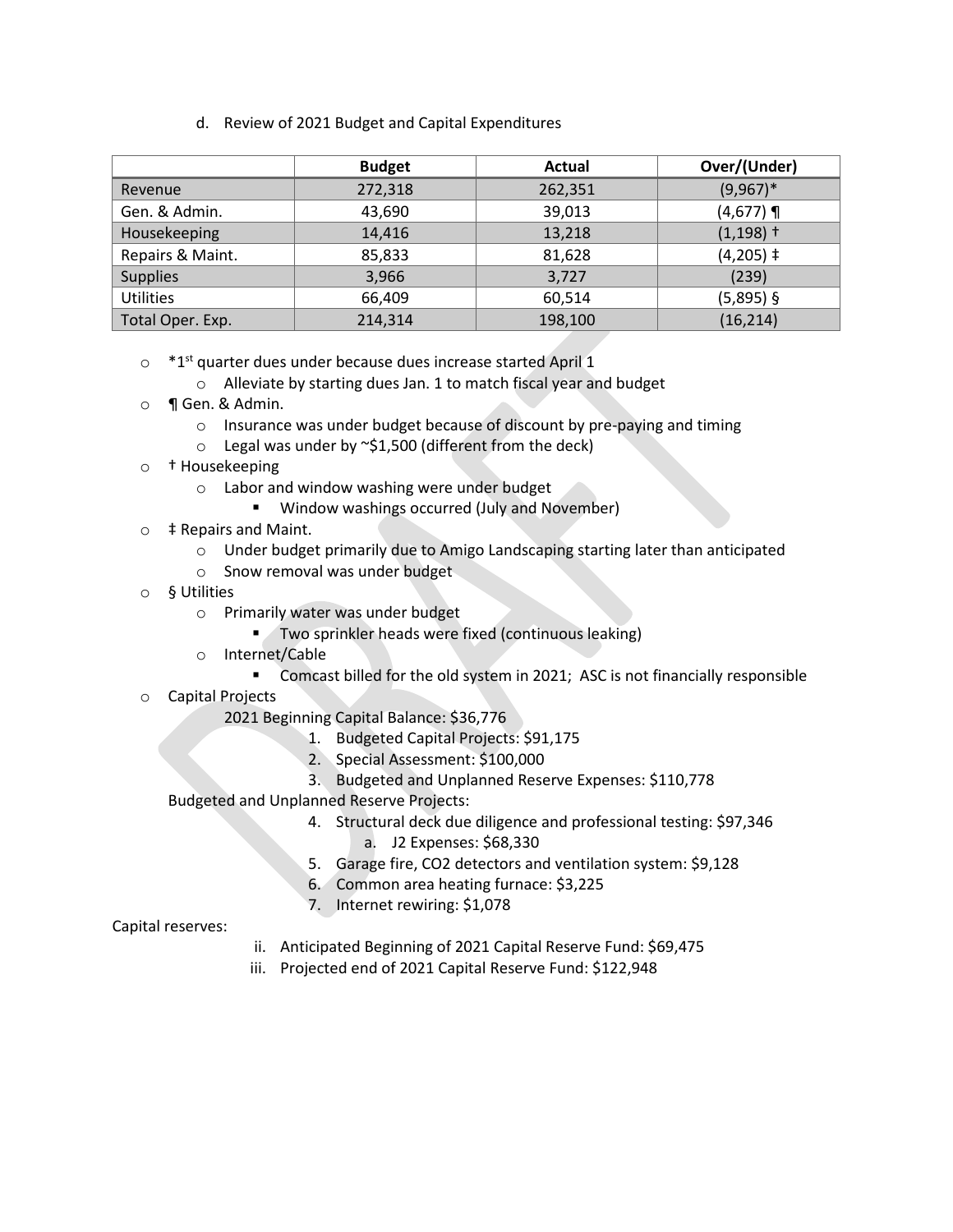- e. Motion by Doug Farr to have 2021 excess reserve be transferred to reserve account
	- i. James seconded
	- ii. Larry, Yea
	- iii. Norma, Yea
	- iv. Rob, Yea
	- v. All in favor

## **V. New Business**

- f. Introduction of new ASHM Staff Austin Guymon is new HOA administrator and can be reached at [admin@allseasonshoa.com](mailto:admin@allseasonshoa.com)
- g. Deck Replacement Update
	- i. Vote Status: 25/27 vote yes (93%), 2 units did not vote
	- ii. LOI with Gore: signed to reflect April 2023 start date
	- iii. From J2: Gores to inspect deck, will shore up with further repairs
	- iv. Design alternatives (railing, columns, etc.) in process with renderings
	- v. Meeting to share new information with everybody is still a few weeks out
- h. Deck Replacement Assessment Payment Options
	- i. 6 quarterly payments staring in April 2022 thru July 2023
	- ii. 2 bdrm: \$38,700; +/- \$6,500 per quarter
	- iii. 3 bdrm: \$60,800; +/- \$10,100 per quarter
		- 1. % interest based on square footage, therefore figures will vary
	- iv. Funds will be held in a separate bank account
	- v. Signoff by two board members for any disbursements
	- vi. J2 will confirm on-site conditions match the billing
	- vii. Investigation into HOA financing
		- 1. Planning to go out w/poll on accessing financing to gauge interest
		- 2. Potentially more tax-efficient for owner to do individually
		- 3. Assessment funds will be placed in interest bearing bank account
- 2022 HOA Budget
	- i. 2022 Budget
		- 1. Dues increased by 21.7%
			- a. From actual amount, not the 2021 budget amount (last year dues were increased April 1)
		- 2. 16.4% increase from projected budget last year
			- a. Does not include new internet system (slightly over 22%)
				- i. ~\$54/month (current price)
				- ii. \$36/month (past price)
		- 3. ASC is still on the low end of dues for the area
		- 4. James Jones: Do we need to increase dues to reserve for future improvements, given the current low dues?
		- 5. Reserve was increased from the previous year
			- a. Projected ~\$98,000
		- 6. Gen. Admin.
			- a. Budgeting \$9,000
				- i. Condo documents (To update CRCs & Bylaws)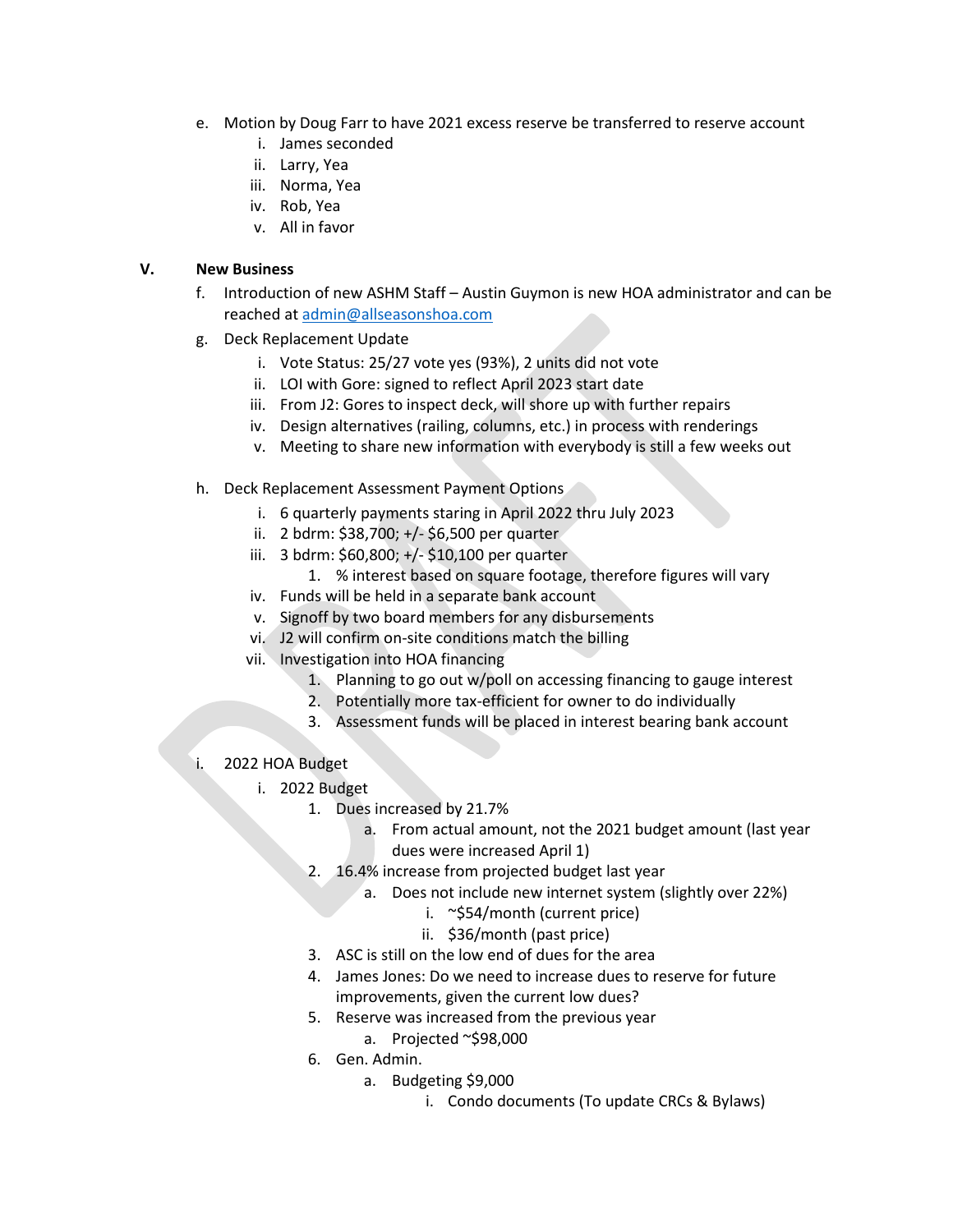- b. Insurance increase
	- i. 3 policies
		- 1. Commercial Property and Gen. Liability  $\sim$ \$32,000
		- 2. Crime \$1,497
		- 3. Directors and Officers (D&O) \$1,242
		- ii. Major policy begins Nov 15, ends Nov 15
			- 1. Total: \$34,308
	- iii. Property Insurance
		- 1. Difficult in this area (Fire Zone)
		- 2. Future property improvements may include fire-resistant siding
- 7. Housekeeping increased from 5 to 7 hours/week
- 8. Maintenance and Labor will decrease
- 9. Contract services will increase
- 10. Many plumbing issues
- 11. Grate replacement in garage
- 12. Landscape contract will increase
- 13. Fire sprinklers—try not to spend the \$10,000 that is estimated until the Deck project in 2023, when most of the fire sprinkler system will be replaced
- 14. Supplies for pool increased
- 15. Natural Gas prices are projected to increase significantly (budget increased by \$2,000)
	- a. New furnace should run more efficiently
- 16. Water increased
- 17. Total operating expenses projected to increase
	- a. Snow, fire sprinklers, legal
- 18. Republic services charges owners annually
- j. 2022 Capital Projects
	- i. Asphalt Overlay: \$30,400
		- 1. Don't want to do this before they bring in heavy equipment
		- 2. Consider pushing project out to 2024
	- ii. Concrete and Masonry repairs
	- iii. Porte Coche: \$2,340
	- iv. Garage gen. improvements
		- 1. On 3 garage walls, water is coming through
			- a. Dig to foundation, waterproof, refill
			- b. Money adequately allocated
	- v. Heat tape repair, yearly
	- vi. Exterior Lighting pushed to 2024: \$18,500
	- **vii. Project timelines will be updated accordingly over the next few years, given the many shifts in executing various projects**
	- viii. Board is open to Owner suggestions and ideas regarding future projects/improvements
	- ix. New pool furniture is budgeted
	- x. Gutters and downspouts will be replaced